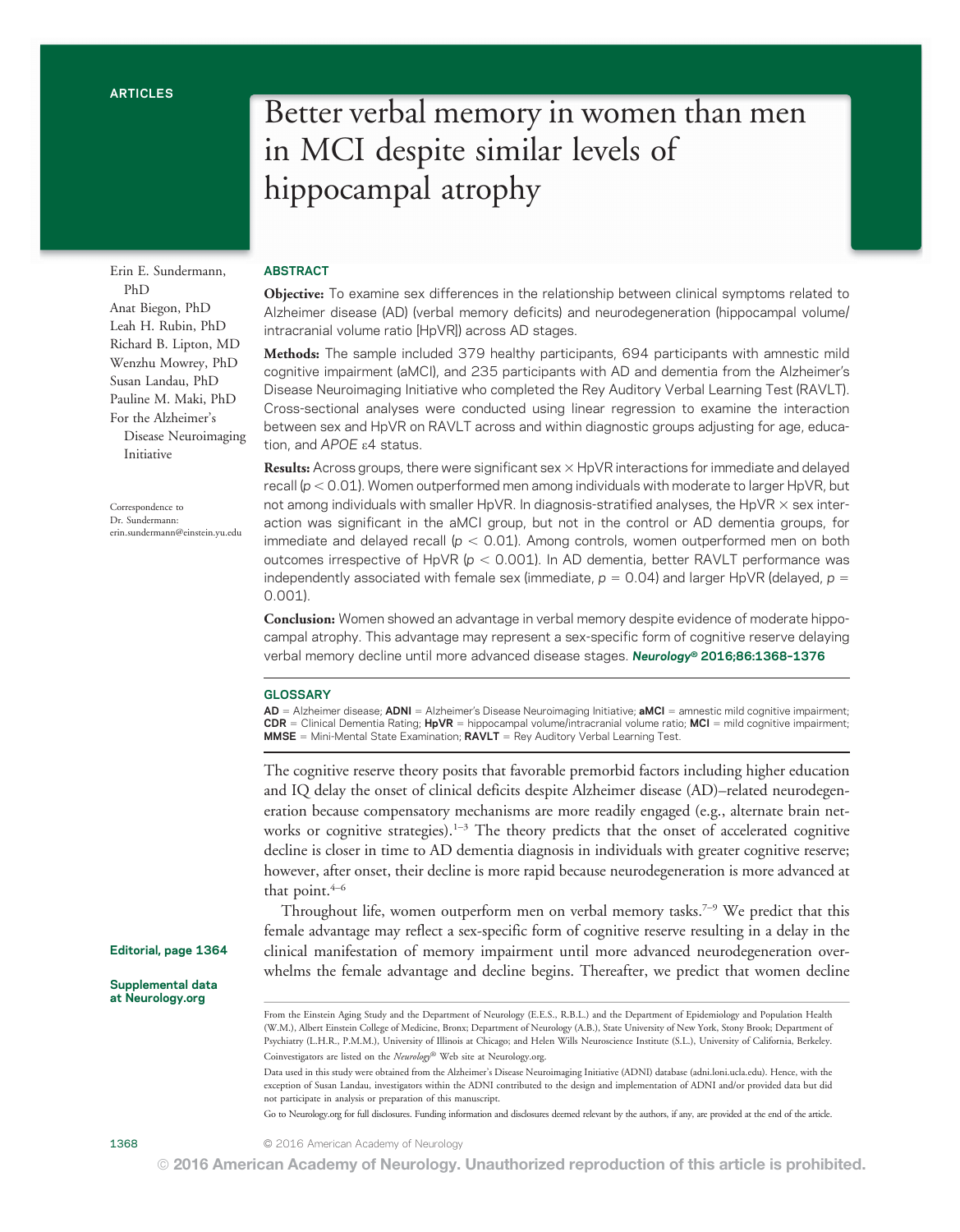more rapidly than men due to greater pathologic burden. This sex difference is important clinically because verbal memory deficits are used to diagnose amnestic mild cognitive impairment (aMCI) and AD dementia and norms for clinical tests are currently not sexadjusted. A true aMCI diagnosis may be delayed more often in women than men because the female advantage in verbal memory may mask underlying neurodegeneration, particularly in earlier disease stages.

The hippocampus mediates verbal memory10–<sup>12</sup> and hippocampal volume is related to risk of aMCI<sup>13</sup> and AD dementia.<sup>14</sup> We tested the hypothesis that the female advantage in verbal memory reflects a form of cognitive reserve by examining sex differences in the relationship between AD-related clinical presentation (verbal memory performance) and neurodegeneration (hippocampal volume/intracranial volume ratio [HpVR]) across and within diagnostic categories (control, aMCI, AD dementia). We hypothesized that the magnitude of the female advantage in verbal memory will vary by HpVR; the female advantage will be evident among individuals with moderate-to-large HpVR but not among individuals with smaller HpVR.

METHODS Participants and data source. Cross-sectional data were extracted from the Alzheimer's Disease Neuroimaging Initiative (ADNI) database ([adni.loni.usc.edu\)](http://adni.loni.usc.edu) in June 2014. ADNI has been previously described in detail at [www.adni](http://www.adni-info.org)[info.org](http://www.adni-info.org). Since 2003, ADNI has recruited over 1,500 older adults over 3 phases (ADNI-1, ADNI-GO, ADNI-2) from over 50 sites in the United States and Canada. ADNI participants are aged 55–90 years and fall within the diagnostic categories of normal, early or late mild cognitive impairment (MCI), and early AD dementia, with MCI being the major target population. Study visits involve imaging, neuropsychological, and clinical assessments. Recruitment procedures for ADNI have been reported<sup>15</sup> ([www.loni.usc.edu/](http://www.loni.usc.edu/ADNI) [ADNI](http://www.loni.usc.edu/ADNI)), and ADNI eligibility criteria are described at [www.adni](http://www.adni-info.org/Scientists/ADNIStudyProcedures.html)[info.org/Scientists/ADNIStudyProcedures.html.](http://www.adni-info.org/Scientists/ADNIStudyProcedures.html)

Our sample included participants who had concurrent diagnostic, hippocampal volumetric, and verbal memory data available from one visit cycle ( $n = 1,384$ ). Exclusionary criteria specific to our study included missing covariate data (62 missing APOE e genotype), presence of a significant medical condition that could cause difficulty with protocol compliance  $(n = 2)$ , evidence of brain infection, infarction, or other focal lesions at the participant's screening/baseline MRI ( $n = 9$ ), and a MCI diagnosis that did not meet standard criteria for aMCI including objective memory impairment and a subjective memory complaint ( $n = 3$ ).<sup>16</sup>

Standard protocol approvals, registrations, and patient consents. ADNI was approved by the institutional review board at each site and was compliant with the Health Insurance Portability and Accountability Act. All participants provided written consent.

Neuropsychological outcomes. Participants underwent clinical and cognitive evaluations at each ADNI visit. The cognitive evaluation included the following: (1) Mini-Mental State Examination  $(MMSE)^{17}$  to assess global cognitive function, (2) Clinical Dementia Rating  $(CDR)^{18}$  to assess dementia severity, and (3) American National Adult Reading Test<sup>19</sup> to assess premorbid intelligence. The Rey Auditory Verbal Learning Test (RAVLT),<sup>20</sup> a multitrial list learning and memory test that shows a female advantage,<sup>21</sup> served as our measure of verbal episodic memory. On each of 5 successive trials, a list of 15 unrelated words was read aloud, and the participant was instructed to recall aloud as many words as possible (immediate recall score, range 0–75). A new list of 15 words (interference list) unrelated to the first list and to each other was then read aloud, and the participant was instructed to recall aloud as many words as possible. The participant was then, again, asked to recall the first word list. After a 30-minute delay in which other nonverbal tasks were administered, the participant was again instructed to recall as many words as possible from the first list (delayed recall score, range 0–15). The primary outcome measures were immediate and delayed recall scores.

Diagnostic criteria. Diagnostic criteria for an early AD dementia diagnosis in ADNI included a MMSE score between 20 and 26, a CDR of 0.5 or 1, and meeting the National Institute of Neurological and Communicative Disorders and Stroke–Alzheimer's Disease and Related Disorders Association<sup>22</sup> criteria for probable AD.<sup>15</sup> Diagnostic criteria for an aMCI diagnosis included MMSE score between 24 and 30, CDR of 0.5, a subjective memory complaint, and objective memory loss as measured by education-adjusted scores on the Wechsler Memory Scale Logical Memory II, but without significant impairment in other cognitive domains or interference in daily life activities.15 The distinction of early vs late aMCI is based on a modest vs advanced impairment of the delayed recall portion of Logical Memory II.<sup>23</sup> Classification as normal required a MMSE score between 24 and 30 and a  $CDR$  of  $0.15$ 

MRI acquisition. Structural MRI scans were collected on a 1.5T scanner based on a standardized protocol that was validated across sites.<sup>24</sup> High-resolution, T1-weighted volumetric magnetization-prepared rapid gradient echo sequences were collected in the sagittal plane, and T2-weighted fast-spin echo sequences were collected in the axial plane.<sup>24</sup> Prior to data collection, customized imaging sequences were developed and validated on phantoms and on 137 participants. Additionally, a phantom scan was acquired for each participant and was centrally evaluated for an optimal signal-to-noise ratio. Validation procedures have been described<sup>24</sup> [\(www.loni.usc.edu/ADNI](http://www.loni.usc.edu/ADNI)).

Hippocampal volumetric MRI measures. Hippocampal volume data were analyzed using FreeSurfer v4.3 (UCSF–FreeSurfer Methods, version 2012-12-11, [ida.loni.usc.edu/pages/access/](http://ida.loni.usc.edu/pages/access/studyData.jsp) [studyData.jsp](http://ida.loni.usc.edu/pages/access/studyData.jsp)). Semiautomated hippocampal volumetry was conducted using a previously validated high-dimensional brain mapping tool (Medtronic Surgical Navigation Technologies, Louisville, CO), which demonstrated similarity to manual hippocampal tracing.<sup>25</sup> To measure hippocampal volume, 22 control points were placed manually on individual brain MRI to indicate hippocampal landmarks including the hippocampal head,

Neurology 86 April 12, 2016 1369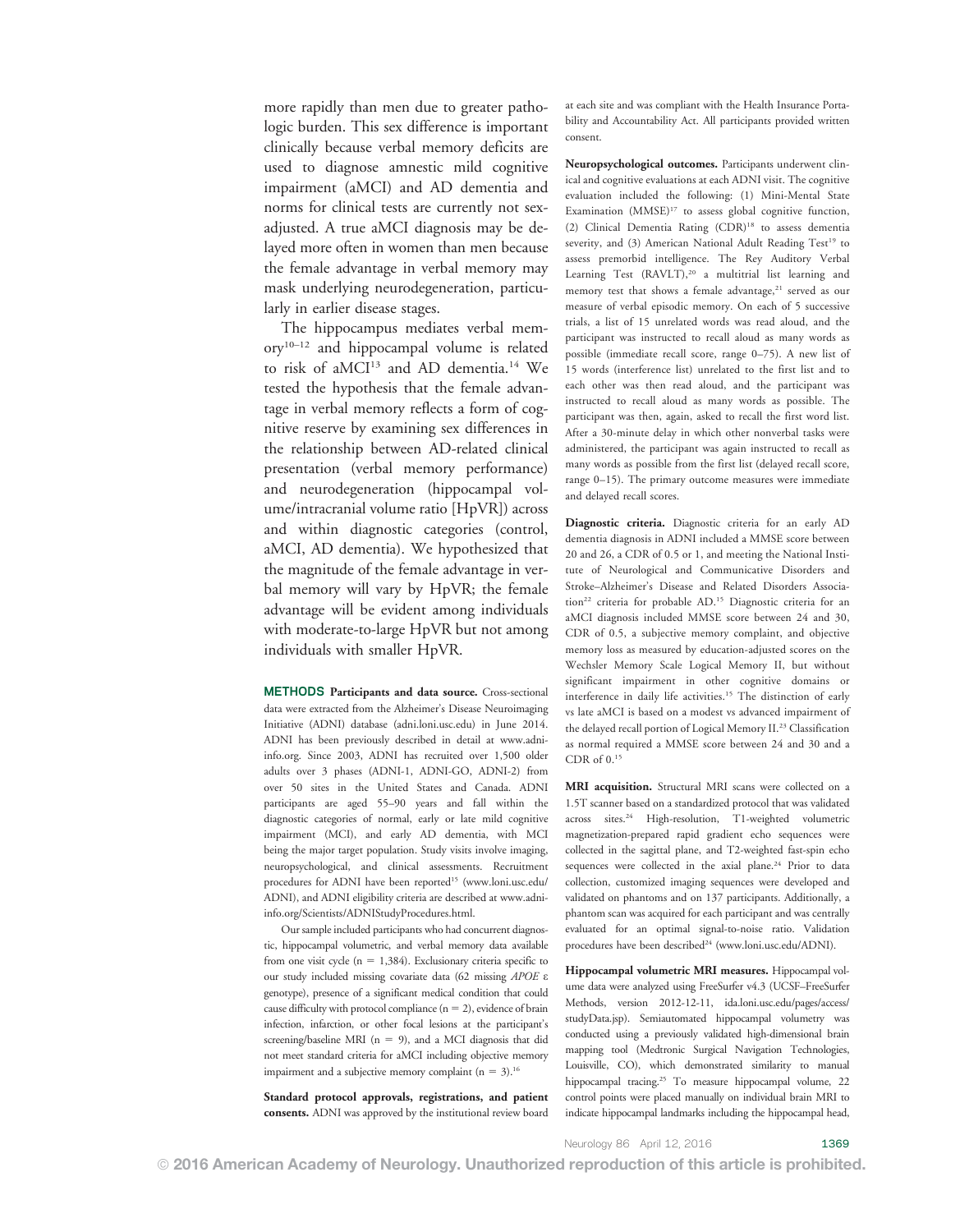| Overall sample characteristics by sex |                   |         |  |  |
|---------------------------------------|-------------------|---------|--|--|
| Women ( $n = 579$ )                   | Men ( $n = 729$ ) | p Value |  |  |
| 72.6 (7.2)                            | 73.9 (7.0)        | 0.001   |  |  |
| 15.3(2.8)                             | 16.3 (2.8)        | < 0.001 |  |  |
| 919                                   | 948               | 0.03    |  |  |
| 48.4                                  | 48.4              | 0.87    |  |  |
| 11.9(9.3)                             | 12.8 (9.5)        | 0.28    |  |  |
| 27.3(2.7)                             | 27.1(2.6)         | 0.48    |  |  |
| 1.6(1.8)                              | 1.6(1.6)          | 0.86    |  |  |
| 38.1 (12.8)                           | 32.7(11.4)        | < 0.001 |  |  |
| 5.1(4.6)                              | 3.8(3.9)          | < 0.001 |  |  |
| 6,528.3 (1,192.5)                     | 6,878.1 (1,186.5) | < 0.001 |  |  |
| 4.59 (0.03)                           | 4.27(0.03)        | < 0.001 |  |  |
|                                       |                   |         |  |  |

Abbreviations:  $ANART = American National Adult Reading Test; CDR-SOB = Clinical$ Dementia Rating Sum of Boxes;  $HpVR = hippocampal volume/intracranial volume ratio;$  $MMSE = Mini-Mental State Examination; RAVLT = Rey Auditory Verbal Learning Test.$ Data are presented as mean (SD) unless otherwise specified.

 $a$  Hippocampal/intracranial volume  $\times$  10<sup>3</sup>.

tail, and at the superior, inferior, medial, and lateral boundaries on 5 equally spaced slices perpendicular to the long axis of the hippocampus.<sup>26</sup> Individual brain scans were then fitted to a template brain using fluid image transformation.<sup>26</sup> Hippocampal volume was then measured by counting the pixels that corresponded to the hippocampus. This hippocampal volumetry protocol has demonstrated reliability with an intraclass coefficient greater than 0.94.<sup>25</sup> The right and left hippocampi were initially examined individually; however, because the predictive value of right vs left hippocampi was similar, we used the bilateral measure. In order to control for sex differences in head size, the HpVR was calculated using the formula hippocampal/intracranial volume  $\times$  10<sup>3</sup>. Thus, HpVR represents a proportional, regional, gray matter volume.

Statistical analysis. Participant characteristics (sociodemographic and clinical outcomes) and variables of interest (RAVLT scores and HpVR) were compared between sexes in the overall sample and within each diagnostic group using analyses of variance for continuous variables and  $\chi^2$  tests for categorical variables. We ran a multivariable linear regression across diagnostic groups for each RAVLT outcome (immediate and delayed recall) in order to examine the independent and interactive associations of sex and HpVR on verbal memory performance. The first model examined the independent effects of sex and HpVR. The HpVR interaction term was added to the second model, but was eliminated if nonsignificant ( $p > 0.05$ ). The covariates included age, education, APOE genotype, and diagnosis. APOE genotype was dichotomized by e4 allele carrier status: APOE4 carriers and noncarriers. Secondary analyses examined the independent and interactive associations of sex and HpVR on RAVLT immediate and delayed recall within diagnostic group using the same approach.

RESULTS Sample characteristics. The sample comprised 1,308 participants including 379 controls, 694 individuals with aMCI (269 early MCI, 507 late MCI), and 235 individuals with AD dementia (tables 1 and 2). The majority of the participants were from ADNI 1 ( $n = 756$ ) and 2 ( $n = 588$ ) phases while 114 participants were from ADNI GO. Overall, across diagnostic groups, women were younger, less educated, and less likely to be white compared to men  $(p < 0.05)$ . Race did not significantly relate to verbal memory scores ( $p > 0.05$ ) and, therefore, was not included as a covariate. A comparison of men and women within diagnostic group separately demonstrated that women were less educated compared to men in each group ( $p < 0.001$ ) and that women were significantly younger than men in the aMCI group only ( $p < 0.001$ ). In the overall sample and within each diagnostic group, immediate recall scores were higher in women compared to men ( $p < 0.05$ ). Delayed recall scores were higher in women compared to men in the overall sample and within control and aMCI subgroups ( $p < 0.001$ ), but not the AD dementia subgroup. Although absolute hippocampal volumes were significantly larger in men compared to women in the overall sample and in each diagnostic group, the HpVR was significantly larger in women compared to men ( $p < 0.05$ ).

Linear regression results. The hypothesis that the magnitude of the female advantage in verbal memory would vary by HpVR was supported by the finding of a significant sex  $\times$  HpVR interaction for both immediate ( $p = 0.001$ ) and delayed recall on the RAVLT ( $p = 0.008$ ; table 3). The magnitude of the positive association between HpVR and RAVLT performance was stronger in women compared to men for immediate (B [unstandardized coefficient]  $=$ 3.89,  $\beta$  [standardized coefficient] = 0.26, SE = 0.63,  $p < 0.001$  for women vs B = 1.84,  $\beta = 0.12$ , SE = 0.49,  $p < 0.001$  for men) and delayed (B = 1.64,  $\beta$  = 0.32, SE = 0.23,  $p < 0.001$  for women vs B = 1.03,  $\beta = 0.19$ , SE = 0.18,  $p < 0.001$  for men) recall. Figures 1A and 2A show this relationship demonstrating that women with larger HpVR (higher end of HpVR linear spectrum) significantly outperformed men with larger HpVR on immediate (figure 1A) and delayed (figure 2A) recall, but this sex difference was absent among individuals with smaller HpVR.

In diagnosis-stratified analyses, the HpVR  $\times$  sex interaction was significant in the aMCI group, but not the AD dementia or control group. Specifically, there was a HpVR  $\times$  sex interaction for immediate  $(p = 0.0008)$  and delayed  $(p = 0.006)$  recall in the aMCI group. Similar to the results in the overall sample, the association between HpVR and RAVLT performance was stronger in women compared to men for immediate (B = 5.71,  $\beta$  = 0.42, SE = 0.70,  $p \le 0.0001$  for women vs B = 2.69,  $\beta$  = 0.20, SE = 0.63,  $p < 0.001$  for men) and delayed  $(B = 2.40, \beta = 0.26, \text{ SE} = 0.26, \ p < 0.0001 \text{ for }$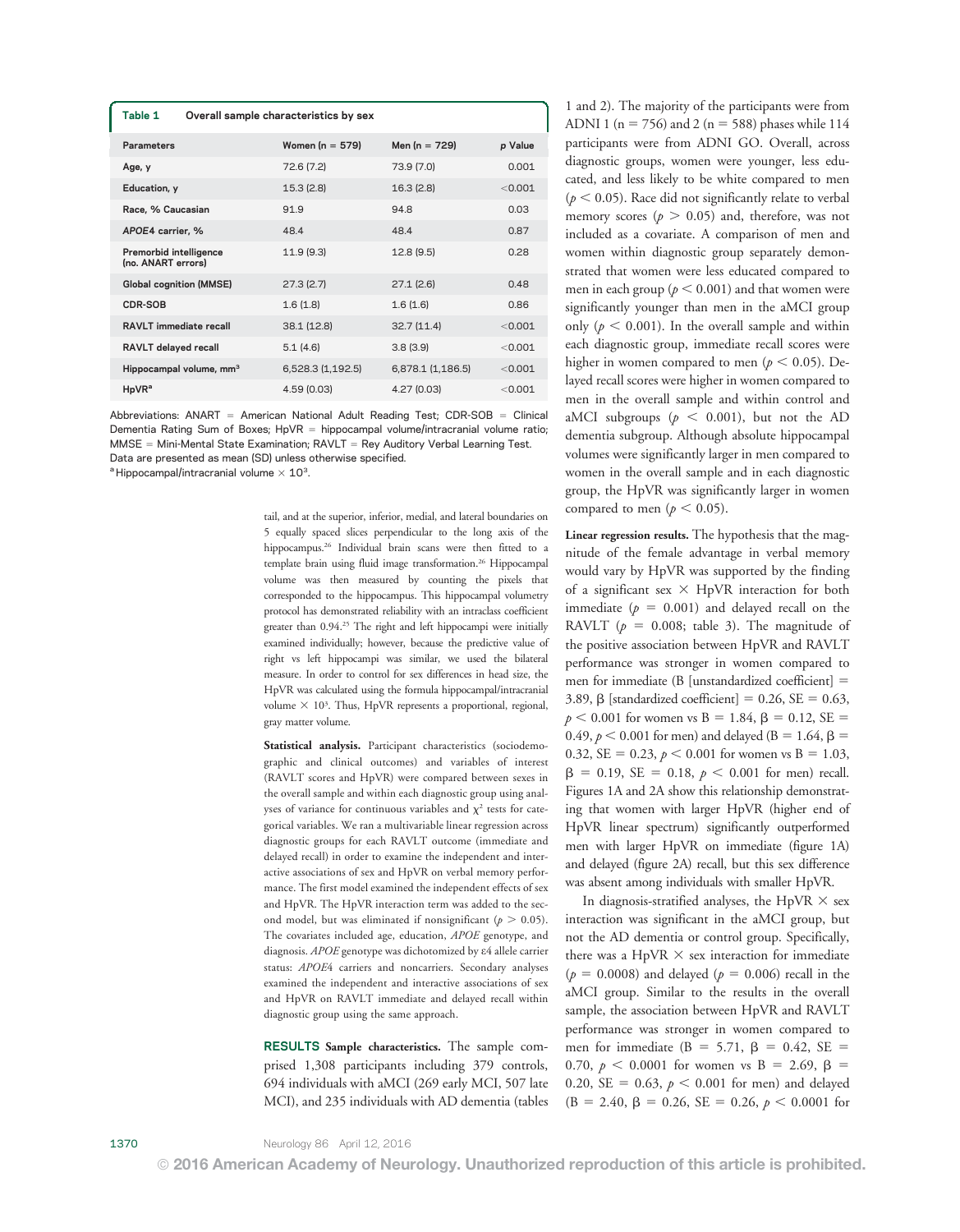| Table 2                             | Sample characteristics by sex and diagnostic group                                                                                                                                                  |                          |                          |                          |                     |                   |         |                          |                          |                          |
|-------------------------------------|-----------------------------------------------------------------------------------------------------------------------------------------------------------------------------------------------------|--------------------------|--------------------------|--------------------------|---------------------|-------------------|---------|--------------------------|--------------------------|--------------------------|
|                                     |                                                                                                                                                                                                     | Controls $(n = 379)$     |                          |                          | aMCI (n = 694)      |                   |         | AD dementia (n = 235)    |                          |                          |
| Parameters                          |                                                                                                                                                                                                     | Women $(n = 187)$        | $n = 192$<br>Men (       | p Value                  | Women ( $n = 285$ ) | Men (n = 409)     | p Value | Women $(n = 107)$        | Men ( $n = 128$ )        | p Value                  |
| Age, y                              |                                                                                                                                                                                                     | 73.7 (5.4)               | (6.0)<br>74.6            | 0.10                     | 71.2(7.7)           | 73.3 (7.2)        | 0.001   | 74.3 (7.8)               | 74.7 (7.6)               | 0.23                     |
| Education, y                        |                                                                                                                                                                                                     | 15.6 (2.7)               | (2.5)<br>16.9            | < 0.001                  | 15.4 (2.8)          | 16.2 (2.9)        | < 0.001 | 14.5 (2.7)               | 15.8 (2.8)               | < 0.001                  |
| Race, % Caucasian                   |                                                                                                                                                                                                     | 88.7                     | 93.1                     | 0.14                     | 94.6                | 95.3              | 0.83    | 90.6                     | 96.1                     | 0.04                     |
| APOE4 carrier, %                    |                                                                                                                                                                                                     | 30.5                     | 23.8                     | 0.13                     | 52.3                | 51.2              | 0.79    | 69.0                     | 76.3                     | 0.47                     |
|                                     | Premorbid intelligence (no. ANART errors)                                                                                                                                                           | 9.4(8.1)                 | ন<br>8.9 [7]             | 0.49                     | 12.1 (9.2)          | 13.4 (9.7)        | 0.43    | 15.8 (10.2)              | 16.9 (9.7)               | 0.35                     |
| Global cognition (MMSE)             |                                                                                                                                                                                                     | 29.1 (1.1)               | 28.9 (1.2)               | 0.12                     | 27.6 (1.9)          | 27.6 (1.8)        | 0.66    | 23.2 (2.2)               | 23.1 (2.0)               | 0.90                     |
| CDR-SOB                             |                                                                                                                                                                                                     | 0.03(0.7)                | (0.8)<br>0.02            | 0.54                     | 1.5(0.8)            | 1.5(0.9)          | 0.49    | 4.5(1.6)                 | 4.1 (1.6)                | 0.06                     |
|                                     | Early vs late aMCI diagnosis, %                                                                                                                                                                     | $\overline{\phantom{a}}$ | $\overline{\phantom{a}}$ | $\overline{\phantom{a}}$ | 37.3                | 32.9              | 0.20    | $\overline{\phantom{a}}$ | $\overline{\phantom{a}}$ | $\overline{\phantom{a}}$ |
| RAVLT immediate recall              |                                                                                                                                                                                                     | 47.0 (8.5)               | 42.3 (10.4)              | < 0.001                  | 37.5(11.7)          | 31.6 (9.3)        | < 0.001 | 24.1 (8.2)               | 22.0 (6.7)               | 0.05                     |
| RAVLT delayed recall                |                                                                                                                                                                                                     | 8.2 (3.6)                | ą<br>7.0 (4.             | 0.001                    | 4.7(4.5)            | 3.3(3.3)          | < 0.001 | 0.8(1.7)                 | 0.7(1.3)                 | 0.84                     |
| Hippocampal volume, mm <sup>3</sup> |                                                                                                                                                                                                     | 7,175.2 (886.0)          | (935.1)<br>7,539         | < 0.001                  | 6,549.8 (1,114.0)   | 6,881.5 (1,148.5) | < 0.001 | 5,429.9 (1,013.3)        | 5,930.7 (969.7)          | < 0.001                  |
| <b>HpVRª</b>                        |                                                                                                                                                                                                     | 5.04 (0.04)              | 4.70 (0.04)              | < 0.001                  | 4.60 (0.04)         | 4.27 (0.04)       | < 0.001 | 3.83 (0.06)              | 3.63 (0.05)              | 0.01                     |
|                                     | Abbreviations: AD = Alzheimer disease; aMCl = amnestic mild cognitive impairment; ANART = American National Adult Reading Test; CDR-SOB = Clinical Dementia Rating Sum of Boxes; HpVR = hippocampal |                          |                          |                          |                     |                   |         |                          |                          |                          |

women vs B = 1.48,  $\beta$  = 0.30, SE = 0.23,  $p$  < 0.001 for men) recall. Among individuals with aMCI with larger HpVR, women outperformed men on immediate (figure 1C) and delayed (figure 2C) recall, but this sex difference was not evident among individuals with aMCI with smaller HpVR (lower end of HpVR linear spectrum). Conversely, the  $HpVR \times$  sex interaction was not significant in control or AD dementia groups ( $p > 0.05$ ). Among controls, women significantly outperformed men in immediate and delayed recall irrespective of HpVR ( $p = 0.01$ ) and HpVR was not significantly associated with immediate ( $p = 0.53$ ) or delayed recall ( $p = 0.95$ ) (figures 1B and 2B). Among patients with AD dementia, women significantly outperformed men in immediate ( $p = 0.04$ ) but not delayed recall ( $p > 0.05$ ). Regardless of sex, smaller HpVR in AD dementia were significantly associated with poorer delayed recall performance ( $p = 0.001$ ) but did not reach statistical significance for immediate recall ( $p = 0.10$ ).

DISCUSSION We examined whether sex modifies the relationship between verbal memory and HpVR. Consistent with the broader scientific literature, we found that, compared to men, women performed better on immediate and delayed measures of verbal memory<sup>7-9</sup> and had larger HpVR.<sup>27</sup> In the first study to examine how sex modifies the relationship between verbal memory and hippocampal volume, we found overall that the female advantage in verbal memory was apparent among individuals with moderate to large HpVR but the advantage was absent among individuals with smaller HpVR. Results were driven by the interaction between sex and HpVR in the aMCI group, where females outperformed men when volumes were moderate to large but not when HpVR were small.

We hypothesized that in the AD dementia group, there would be no female advantage in verbal memory and that there would be no association between sex and HpVR on memory because of the greater loss of hippocampal volume. As hypothesized, delayed recall scores did not significantly differ between male and female patients with AD dementia; however, a floor effect limits interpretation. Counter to hypotheses, female patients with AD dementia outperformed male patients with AD dementia in immediate recall  $(p = 0.04)$ ; however, the sex difference was smaller compared to controls and aMCI groups (mean difference  $= 2.1, 4.7,$  and 5.9, respectively). These results suggest a diminution of the female advantage but not an elimination. Others have also reported an elimination<sup>28</sup> or even a reversal<sup>29</sup> of the female advantage in verbal memory in AD dementia. Smaller HpVR were associated with poorer delayed recall performance and

Neurology 86 April 12, 2016 1371

Data are presented as mean (SD) unless otherwise specified.

Data are presented as mean (SD) unless otherwise specified.

 $a$ Hippocampal/intracranial volume  $\times$  10<sup>3</sup>  $^{\text{a}}$ Hippocampal/intracranial volume  $\times$  103.

volume/intracranial volume ratio; MMSE = Mini-Mental State Examination; RAVLT = Rey Auditory Verbal Learning Test.

volume/intracranial volume ratio; MMSE = Mini-Mental State Examination; RAVLT = Rey Auditory Verbal Learning Test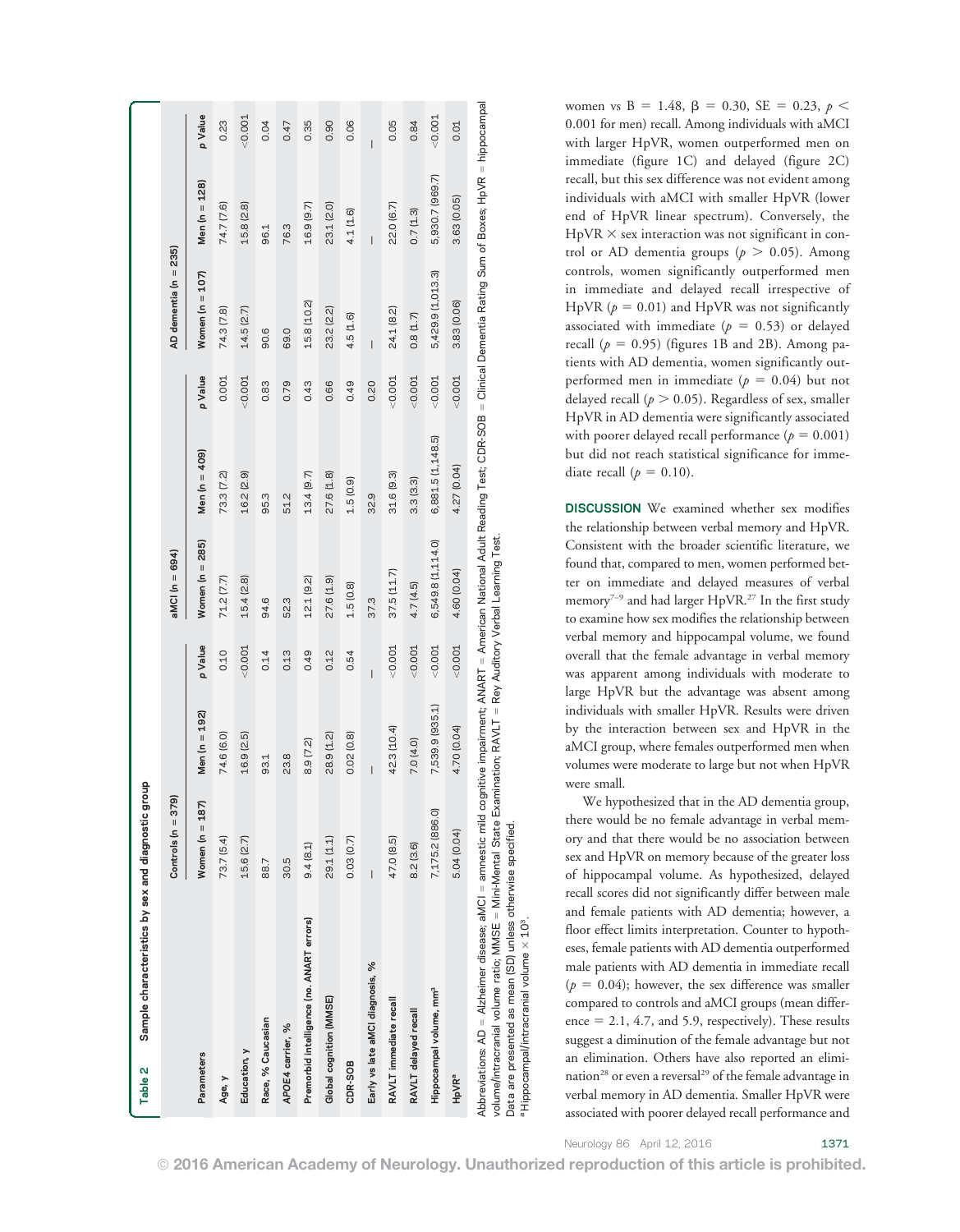Table 3 Results of multivariable linear regression analyses modeling the independent and interactive effects of sex and HpVR on verbal memory performance

|                  | Multivariable linear regression models |          |                                |          |                                                                           |                     |  |
|------------------|----------------------------------------|----------|--------------------------------|----------|---------------------------------------------------------------------------|---------------------|--|
|                  | Model 1: No interactions in model      |          |                                |          |                                                                           |                     |  |
|                  | Sex (male vs female)                   |          | H <sub>p</sub> VR <sup>a</sup> |          | Model 2: Interaction included in<br>model, sex $\times$ HpVR <sup>a</sup> |                     |  |
| Sample/outcome   | B (SE)                                 | p Value  | B (SE)                         | p Value  | B (SE)                                                                    | p Value             |  |
| Overall sample   |                                        |          |                                |          |                                                                           |                     |  |
| Immediate recall | $-4.53(0.53)$                          | < 0.0001 | 2.81(0.39)                     | < 0.0001 | 2.05(0.63)                                                                | 0.001 <sup>b</sup>  |  |
| Delayed recall   | $-0.91(0.19)$                          | < 0.0001 | 1.32(0.14)                     | < 0.0001 | 0.61(0.23)                                                                | 0.008 <sup>b</sup>  |  |
| Controls         |                                        |          |                                |          |                                                                           |                     |  |
| Immediate recall | $-5.40(1.02)$                          | < 0.0001 | $-0.35(0.87)$                  | 0.68     | 1.02(1.55)                                                                | 0.51                |  |
| Delayed recall   | $-1.39(0.42)$                          | 0.001    | $-0.04(0.35)$                  | 0.90     | 0.22(0.63)                                                                | 0.72                |  |
| aMCI             |                                        |          |                                |          |                                                                           |                     |  |
| Immediate recall | $-4.85(0.73)$                          | < 0.0001 | 4.02(0.50)                     | < 0.0001 | 3.02(0.89)                                                                | 0.0008 <sup>b</sup> |  |
| Delayed recall   | $-0.95(0.27)$                          | < 0.0001 | 1.88(0.18)                     | < 0.0001 | 0.92(0.33)                                                                | 0.006 <sup>b</sup>  |  |
| AD dementia      |                                        |          |                                |          |                                                                           |                     |  |
| Immediate recall | $-2.18(1.05)$                          | 0.04     | 1.26(0.86)                     | 0.10     | 1.24(1.59)                                                                | 0.44                |  |
| Delayed recall   | $-0.10(0.20)$                          | 0.64     | 0.55(0.17)                     | 0.001    | $-0.04(0.31)$                                                             | 0.89                |  |
|                  |                                        |          |                                |          |                                                                           |                     |  |

Abbreviations: AD = Alzheimer disease; aMCI = amnestic mild cognitive impairment; B = unstandardized regression coefficient; HpVR = hippocampal volume/intracranial volume ratio.

All analyses were adjusted for age, education, APOE status, and diagnostic group (overall sample only).

 $a$  Hippocampal/intracranial volume  $\times$  10<sup>3</sup>.

<sup>b</sup> Significant.

trended towards an association with immediate recall  $(p = 0.10)$  among patients with AD dementia.

Among controls, women showed an advantage in verbal memory over men and had larger HpVR, but memory performance was unrelated to HpVR. The lack of a relationship between hippocampal volume and memory performance in healthy older adults has been demonstrated previously,<sup>30</sup> and may be due to a limited range of variability among controls compared to the aMCI or AD dementia group  $(SD =$ 928, 1,146, and 1,019, respectively) or because of the low prevalence in controls of AD-specific mechanisms underlying both hippocampal atrophy and memory deficits. In controls, it is presumed that there is a smaller degree of neurodegeneration and less reliance on reserves to maintain normal performance. Therefore, differences in cognitive reserve among controls are likely latent; however, an effect might be detectable in a larger control group. One interpretation of these findings is that the reliable female advantage in verbal memory may represent a greater cognitive reserve in women in the domain of verbal memory. The cognitive reserve theory posits that high levels of certain premorbid factors such as IQ, education, and occupational attainment confer an advantage in the ability to compensate for neuropathologic changes by, for example, engaging alternative brain networks or cognitive strategies.<sup>1-3</sup> The theory was

originally proposed to explain why individuals vary in clinical presentation of AD yet have a similar degree of neurodegeneration.<sup>1</sup> In this way, women's high premorbid performance on verbal memory tests might confer an advantage in the ability to maintain verbal memory performance despite loss of hippocampal volume. In support of the theory that the female advantage in verbal memory may reflect a domain-specific cognitive reserve, a study found that, among healthy adults, men show an earlier decline in verbal memory compared to women.<sup>31</sup> The current study more directly demonstrates that the female advantage is maintained despite moderate levels of neurodegeneration. Furthermore, our results suggest that the clinical manifestation of verbal memory impairment is delayed until a more advanced level of neurodegeneration in women vs men. Indeed, using a standardized cutoff for impairment on the RAVLT,32,33 women in the current study reached the cutoff of impairment at a smaller HpVR than men for both immediate (5 vs 6, respectively; figure 1A) and delayed recall (7.5 and  $\sim$ 8.5, respectively). Thus, impairment in verbal memory was evident at a smaller HpVR in women compared to men.

Our results might help to explain the paradoxical sex differences in the incidence of aMCI vs AD dementia. Some,<sup>34,35</sup> but not all studies,<sup>36,37</sup> reported that incidence of AD dementia is higher in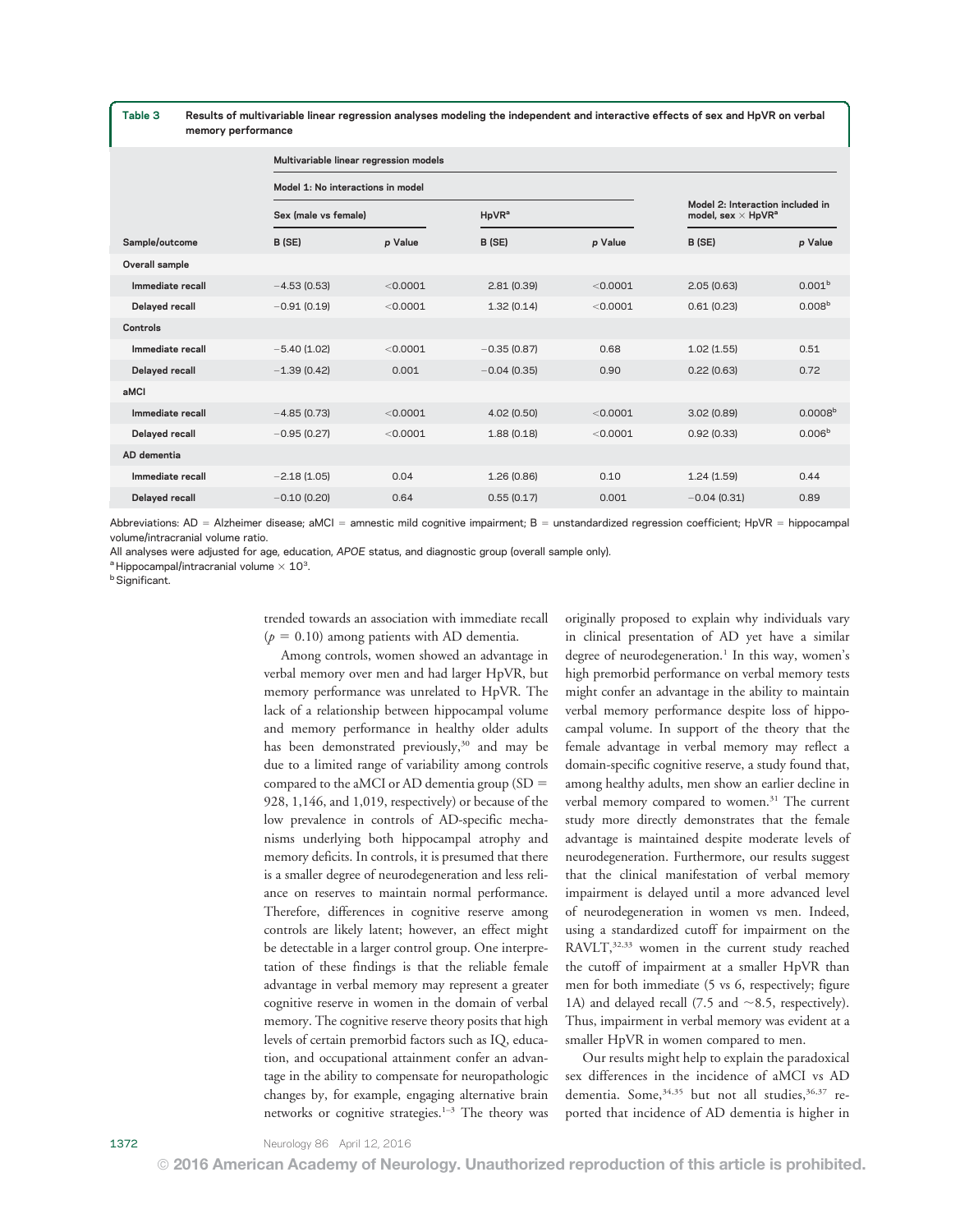

RAVLT immediate recall scores as a function of HpVR (hippocampal/intracranial volume  $\times$  10<sup>3</sup>) and sex in the (A) overall group, (B) controls, (C) amnestic mild cognitive impairment (aMCI), and (D) Alzheimer disease (AD) dementia.  $\beta$  = sex-specific standardized regression coefficient of the relationship between RAVLT scores and HpVR controlling for age, education, APOE4, and diagnosis (overall sample only); HpVR = hippocampal/intracranial volume  $\times$  10<sup>3</sup>.

women, whereas incidence of MCI has been reported to be higher in men.38,39 In the present cross-sectional study, there was a higher proportion of aMCI diagnoses in men vs women (56.8% vs 48.5%,  $p < 0.002$ ), but a nonsignificant higher proportion of AD dementia diagnoses in women vs men (19.7% vs 17.8%,  $p = 0.08\%$ ). One possible explanation for this apparent paradox is that verbal memory deficits are central in diagnosing aMCI, and cognitive reserve in that domain may mask a true aMCI diagnosis in women. Furthermore, a delayed onset of verbal memory impairment in women and accelerated decline thereafter would lead to a shorter window of time for an aMCI diagnosis in women that may not be captured in longitudinal assessments given at 12- to 24-month intervals.

Our study has limitations. With a cross-sectional design, the temporal relationship between verbal memory and HpVR cannot be determined. However, hippocampal volumes are a biomarker of imminent cognitive decline and progression from MCI to AD dementia in longitudinal studies.12,13 This design also limits our test of the cognitive reserve theory because we were unable to measure rates of decline in men vs women. Population-based, longitudinal analyses are needed to more definitively test the theory that the female advantage in verbal memory may serve as a form of cognitive reserve. The control and AD dementia groups were smaller than the MCI group, thereby limiting statistical power to detect a sex by HpVR interaction within these groups; however, no trend for an interaction was evident in the control and AD dementia groups. The ADNI cohort represents a

Neurology 86 April 12, 2016 1373

# © 2016 American Academy of Neurology. Unauthorized reproduction of this article is prohibited.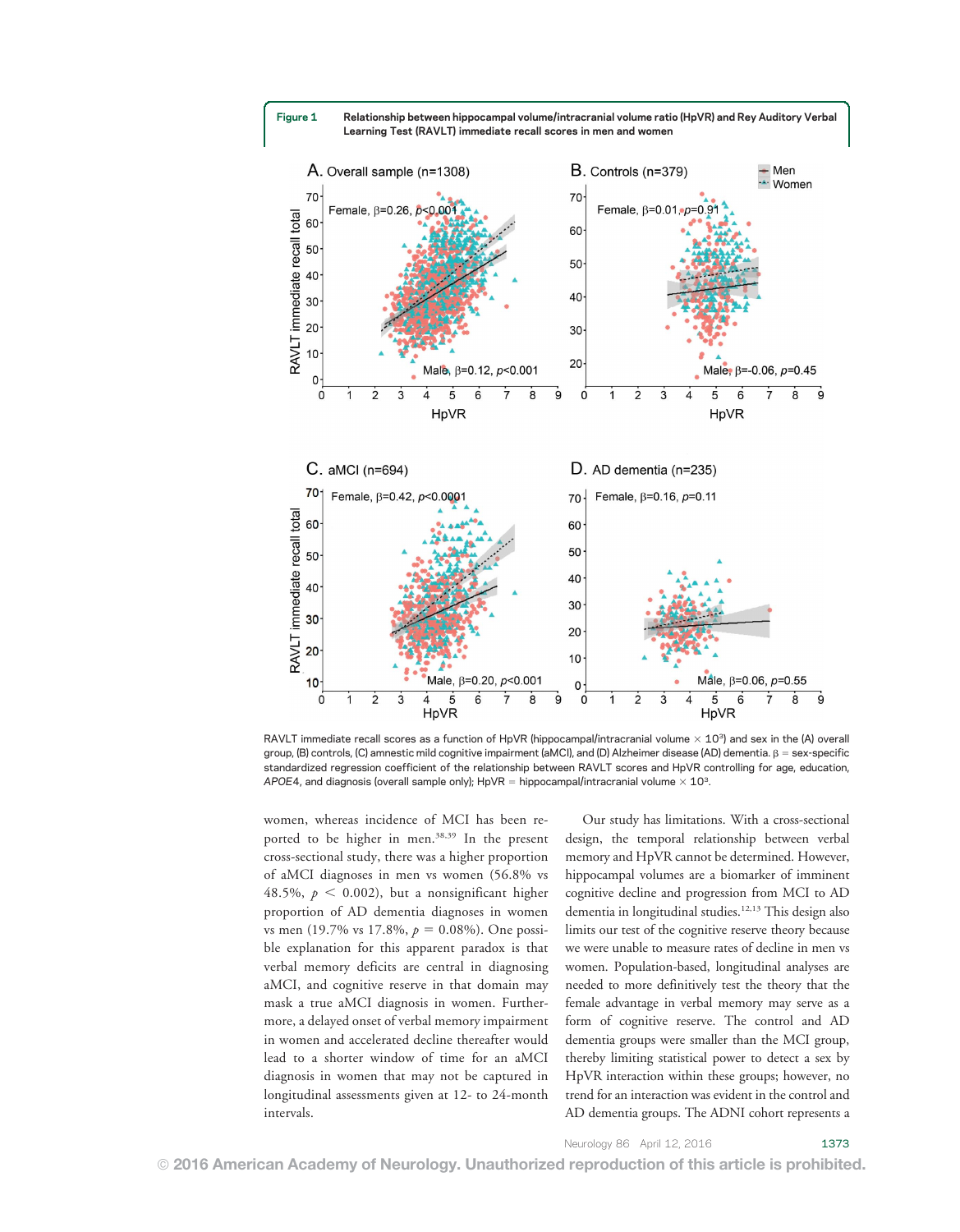



RAVLT delayed recall scores as a function of HpVR (hippocampal/intracranial volume  $\times$  10<sup>3</sup>) and sex in the (A) overall group, (B) controls, (C) amnestic mild cognitive impairment (aMCI), and (D) Alzheimer disease (AD) dementia.  $\beta$  = sex-specific standardized regression coefficient of the relationship between RAVLT scores and HpVR controlling for age, education, APOE4, and diagnosis (overall sample only);  $HpVR = hippocampal/intracranial volume \times 10<sup>3</sup>$ .

convenience sample of volunteers and is, therefore, susceptible to selection bias. Past use of hormone therapy was not assessed in ADNI and, therefore, not adjusted for because of the difficulty in acquiring self-reported medication history from participants with memory problems.

Our findings replicate previous findings that women perform better on a verbal memory task and have larger HpVR compared to men. The relationship between verbal memory and HpVR varies by sex; women show an advantage in verbal memory despite minimal to moderate levels of hippocampal atrophy. Findings suggest that women might show a sex-specific cognitive reserve in the domain of verbal memory. If replicated, our findings suggest the need to evaluate whether diagnosis of aMCI is made at a later disease stage in women compared to men

because this sex-specific advantage in verbal memory masks underlying neurodegeneration. If so, then sexbased norms in clinical memory tests might improve diagnostic accuracy in women.

### AUTHOR CONTRIBUTIONS

E.E.S., A.B., P.M.M.: study concept. E.E.S., A.B., P.M.M., R.B.L., L.H.R., W.M., S.L.: study design. E.E.S., S.L.: data acquisition. L.H.R., E.E.S.: statistical analysis. E.E.S., A.B., P.M.M., R.B.L., S.L.: data interpretation. E.E.S.: initial manuscript preparation. All authors provided a critical review of manuscript for important intellectual content and contributed to and approved the final manuscript.

#### ACKNOWLEDGMENT

The authors thank the ADNI study subjects and investigators for their participation.

#### STUDY FUNDING

Data collection and sharing for this project was funded by the Alzheimer's Disease Neuroimaging Initiative (ADNI) (NIH grant U01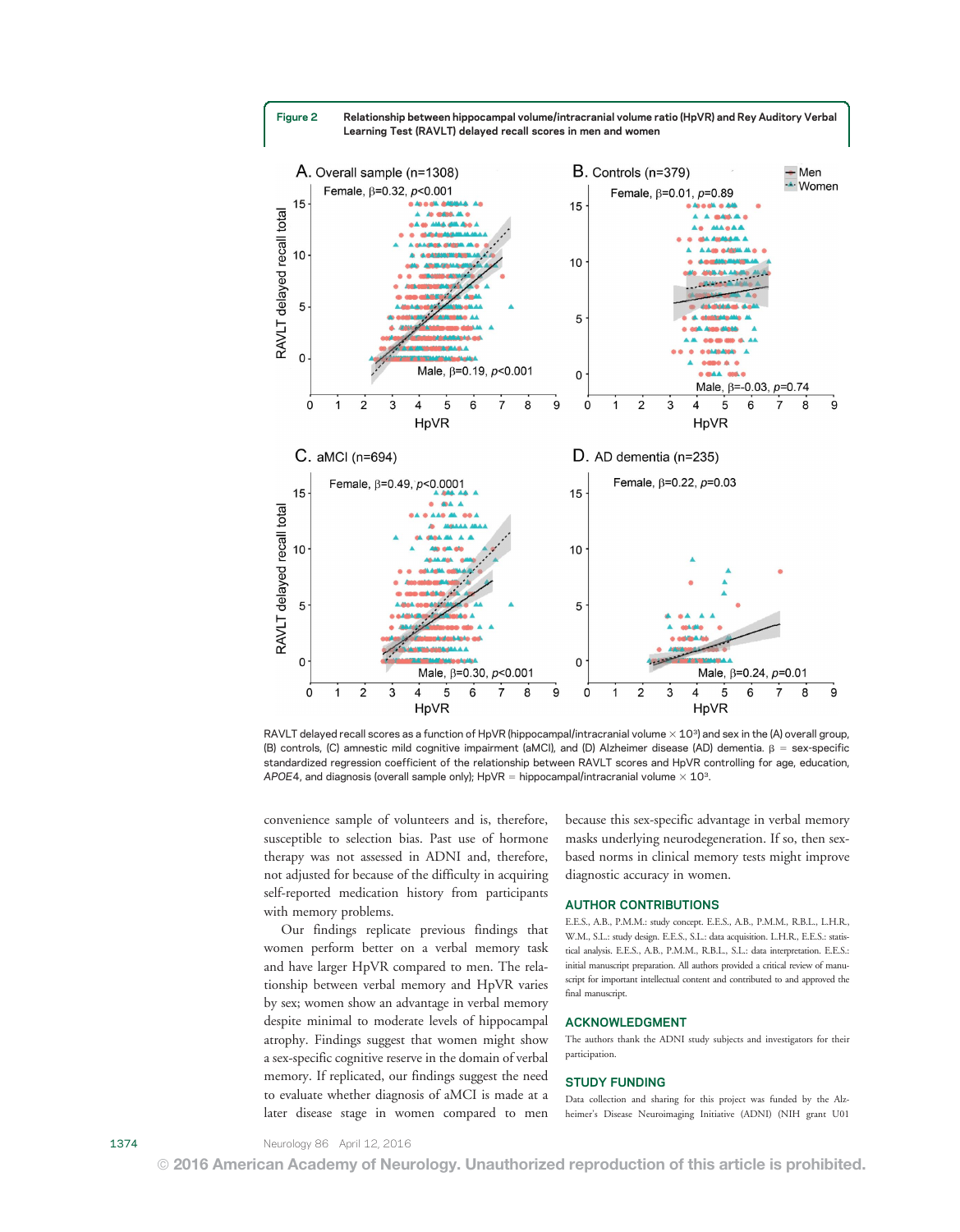AG024904). ADNI is funded by the National Institute on Aging, the National Institute of Biomedical Imaging and Bioengineering, and through contributions from nonprofit partners the Alzheimer's Association and Alzheimer's Drug Discovery Foundation, with participation from the US Food and Drug Administration and from the following: Abbott; Alzheimer's Association; Alzheimer's Drug Discovery Foundation; Amorfix Life Sciences Ltd.; AstraZeneca; Bayer HealthCare; Bio-Clinica, Inc.; Biogen Idec Inc.; Bristol-Myers Squibb Company; Eisai Inc.; Elan Pharmaceuticals Inc.; Eli Lilly and Company; F. Hoffmann-La Roche Ltd. and its affiliated company Genentech, Inc.; GE Healthcare; Innogenetics, N.V.; IXICO Ltd.; Janssen Alzheimer Immunotherapy Research and Development, LLC; Johnson and Johnson Pharmaceutical Research and Development LLC; Medpace, Inc.; Merck and Co., Inc.; Meso Scale Diagnostics, LLC; Novartis Pharmaceuticals Corporation; Pfizer Inc.; Servier; Synarc Inc.; and Takeda Pharmaceutical Company. Drs. Sundermann and Lipton's time was supported by funding for the Einstein Aging Study: National Institute on Aging Grant AG003949, AG026728, TL1RR000087, T32-GM007288, the Leonard and Sylvia Marx Foundation, and the Czap Foundation.

# **DISCLOSURE**

E. Sundermann, A. Biegon, and L. Rubin report no disclosures relevant to the manuscript. R. Lipton reports research support from the NIH: PO1 AG003949 (Program Director), PO1AG027734 (Project Leader), RO1AG025119 (Investigator), RO1AG022374-06A2 (Investigator), RO1AG034119 (Investigator), RO1AG12101 (Investigator), K23AG030857 (Mentor), K23NS0514090µ1A1 (Mentor), and K23NS47256 (Mentor), the National Headache Foundation, and the Migraine Research Fund; serves on the editorial boards of Neurology® and Cephalalgia and as senior advisor to Headache; has reviewed for the NIA and NINDS; holds stock options in eNeura Therapeutics (a company without commercial products); and serves as consultant, advisory board member, or has received honoraria from Alder, Allergan, American Headache Society, Autonomic Technologies, Avanir, Boston Scientific, Bristol Myers Squibb, Colucid, Dr. Reddy's, Electrocore, Eli Lilly, Endo, eNeura Therapeutics, Informa, Labrys, Merck, Novartis, Teva, and Vedanta. W. Mowrey reports no disclosures relevant to the manuscript. S. Landau has served as a paid consultant for Genentech, Synarc, Biogen, and Janssen. P. Maki reports no disclosures relevant to the manuscript. Go to [Neurology.org](http://neurology.org/lookup/doi/10.1212/WNL.0000000000002570) for full disclosures.

Received August 4, 2015. Accepted in final form October 26, 2015.

#### REFERENCES

- 1. Stern Y, Gurland B, Tatemichi TK, Tang MX, Wilder D, Mayeux R. Influence of education and occupation on the incidence of Alzheimer's disease. JAMA 1994;271:1004– 1010.
- 2. Stern Y. What is cognitive reserve? Theory and research application of the reserve concept. J Int Neuropsychol Soc 2002;8:448–460.
- 3. Stern Y, Zarahn E, Hilton HJ, Flynn J, DeLaPaz R, Rakitin B. Exploring the neural basis of cognitive reserve. J Clin Exp Neuropsychol 2003;25:691–701.
- 4. Stern Y, Albert S, Tang MX, Tsai WY. Rate of memory decline in AD is related to education and occupation: cognitive reserve? Neurology 1999;53:1942–1947.
- 5. Le Carret N, Auriacombe S, Letenneur L, Bergua V, Dartigues JF, Fabrigoule C. Influence of education on the pattern of cognitive deterioration in AD patients: the cognitive reserve hypothesis. Brain Cogn 2005;57:120–126.
- 6. Hall CB, Derby C, LeValley A, Katz MJ, Verghese J, Lipton RB. Education delays accelerated decline on a memory test in persons who develop dementia. Neurology 2007;69:1657–1664.
- 7. Kramer JH, Delis DC, Daniel MH. Sex differences in verbal learning. J Clin Psychol 1988;44, 907–915.
- 8. Aartsen MJ, Martin M, Zimprich D. Gender differences in level and change in cognitive functioning: results from the Longitudinal Aging Study Amsterdam. Gerontology 2004;50:35–38.
- 9. Barrett-Connor E, Kritz-Silverstein D. Gender differences in cognitive function with age: the Rancho Bernardo study. J Am Geriatr Soc 1999;47:159–164.
- 10. Kilpatrick C, Murrie V, Cook M, Andrewes D, Desmond P, Hopper J. Degree of left hippocampal atrophy correlates with severity of neuropsychological deficits. Seizure 1997;6:213–218.
- 11. Ystad MA, Lundervold AJ, Wehling E, et al. Hippocampal volumes are important predictors for memory function in elderly women. BMC Med Imaging 2009;9:17.
- 12. Eldridge LL, Knowlton BJ, Furmanski CS, Bookheimer SY, Engel SA. Remembering episodes: a selective role for the hippocampus during retrieval. Nat Neurosci 2000;3:1149–1152.
- 13. Kantarci K, Weigand SD, Przybelski SA, et al. MRI and MRS predictors of mild cognitive impairment in a population-based sample. Neurology 2013;81:126–133.
- 14. Landau SM, Harvey D, Madison CM, et al; Alzheimer's Disease Neuroimaging Initiative. Comparing predictors of conversion and decline in mild cognitive impairment. Neurology 2010;75:230–238.
- 15. Petersen RC, Aisen PS, Beckett LA, et al. Alzheimer's Disease Neuroimaging Initiative (ADNI): clinical characterization. Neurology 2010;74:201–209.
- 16. Petersen RC, Smith GE, Waring SC, Ivnik RJ, Tangalos EG, Kokmen E. Mild cognitive impairment: clinical characterization and outcome. Arch Neurol 1999;56:303–308.
- 17. Folstein MF, Folstein SE, McHugh PR. "Mini-Mental State": a practical method for grading the cognitive state of patients for the clinician. J Psychiatr Res 1975;12:189– 198.
- 18. Morris JC. The Clinical Dementia Rating (CDR): current version and scoring rules. Neurology 1993;43:2412–2414.
- 19. Grober E, Sliwinski M. Development and validation of a model for estimating premorbid verbal intelligence in the elderly. J Clin Exp Neuropsychol 1991;13:933–949.
- 20. Schmidt M. Rey Auditory Verbal Learning Test: A Handbook. Los Angeles: Psychological Services; 1996.
- 21. Gale SD, Baxter L, Connor DJ, Herring A, Comer J. Sex differences on the Rey Auditory Verbal Learning Test and the brief visuospatial memory test-revised in the elderly: normative data in 172 participants. J Clin Exp Neuropsychol 2007;29:561–567.
- 22. McKhann G, Drachman D, Folstein M, Katzman R, Price D, Stadlan EM. Clinical diagnosis of Alzheimer's disease: report of the NINCDS-ADRDA Work Group under the auspices of Department of Health and Human Services Task Force on Alzheimer's Disease. Neurology 1984;34:939–944.
- 23. Aisen PS, Petersen RC, Donohue MC, et al. Clinical core of the Alzheimer's disease neuroimaging initiative: progress and plans. Alzheimers Dement 2010;6:239–246.
- 24. Jack CR Jr, Bernstein MA, Fox NC, et al. The Alzheimer's Disease Neuroimaging Initiative (ADNI): MRI methods. J Magn Reson Imaging 2008;27:685–691.
- 25. Hsu YY, Schuff N, Du AT, et al. Comparison of automated and manual MRI volumetry of hippocampus in normal aging and dementia. J Magn Reson Imaging 2002;16:305–310.